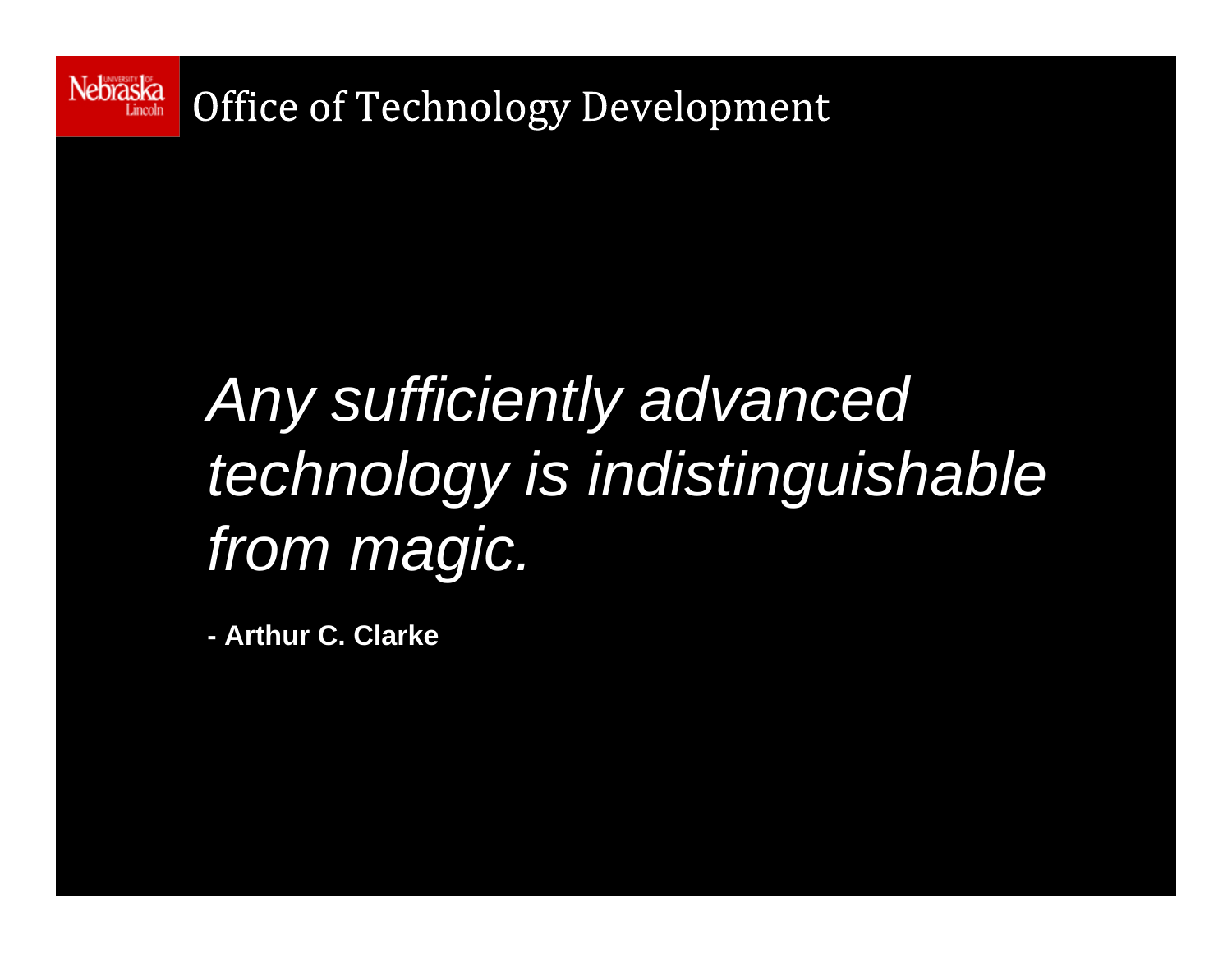

Office of Technology Development

## *For a successful technology, reality must take precedence over public relations, for Nature cannot be fooled.*

- **Richard P. Feynman**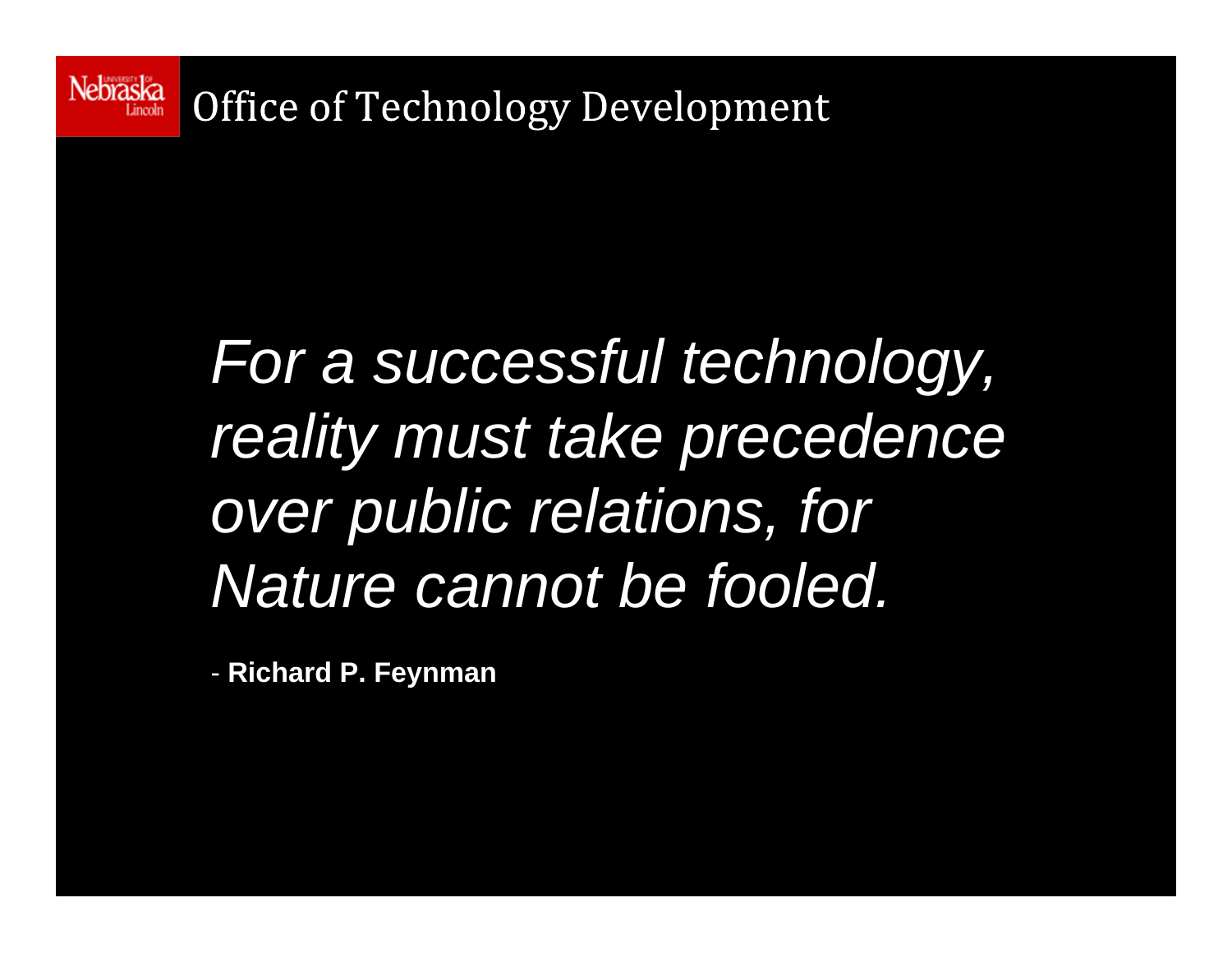

### *I just invent, then wait until man comes around to needing what I've invented.*

- **R. Buckminster Fuller**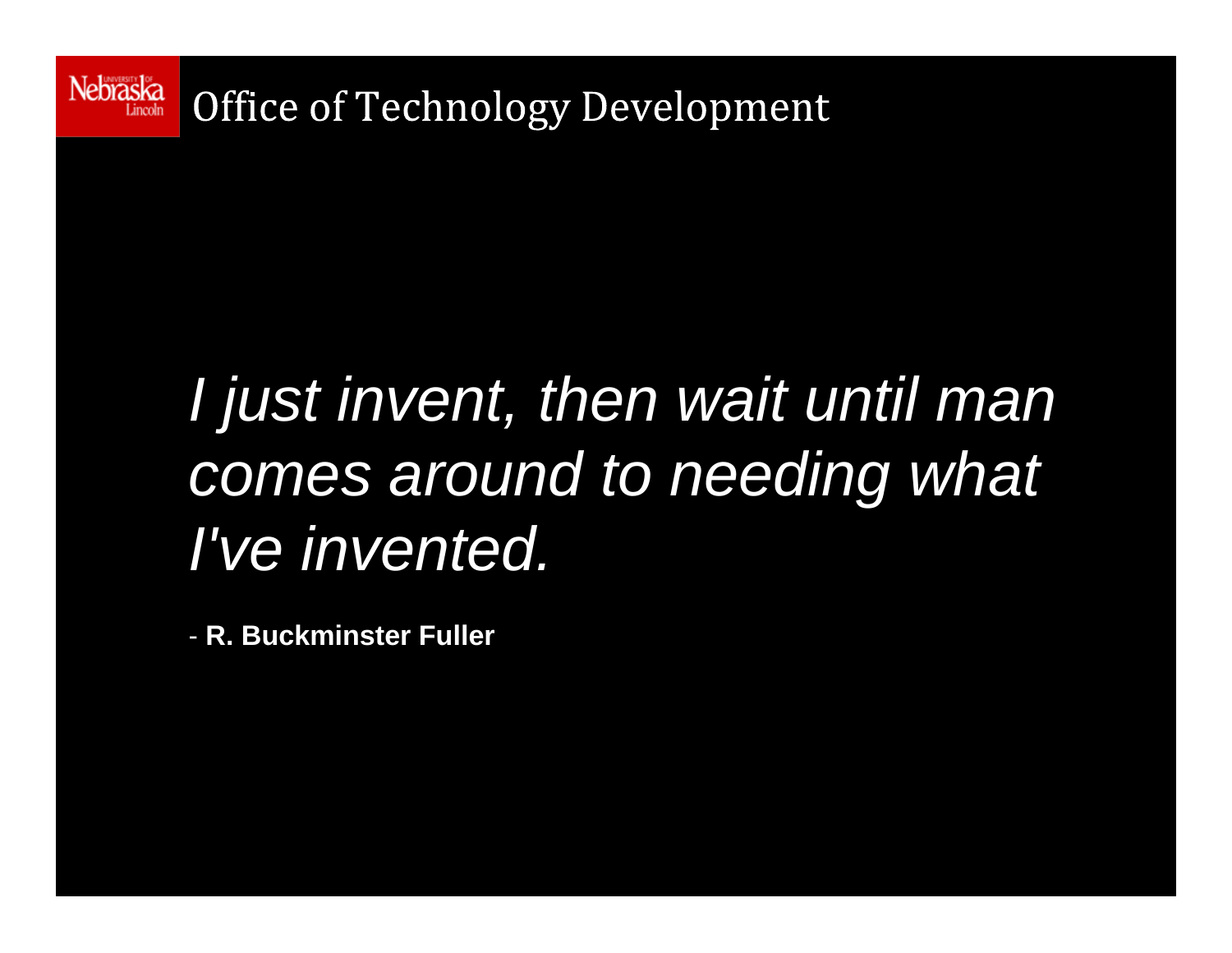**Nebraska** Office of Technology Development

> *The most important and urgent problems of the technology of today are no longer the satisfactions of the primary needs or of archetypal wishes, but the reparation of the evils and damages by the technology of yesterday.*

- **Dennis Gabor**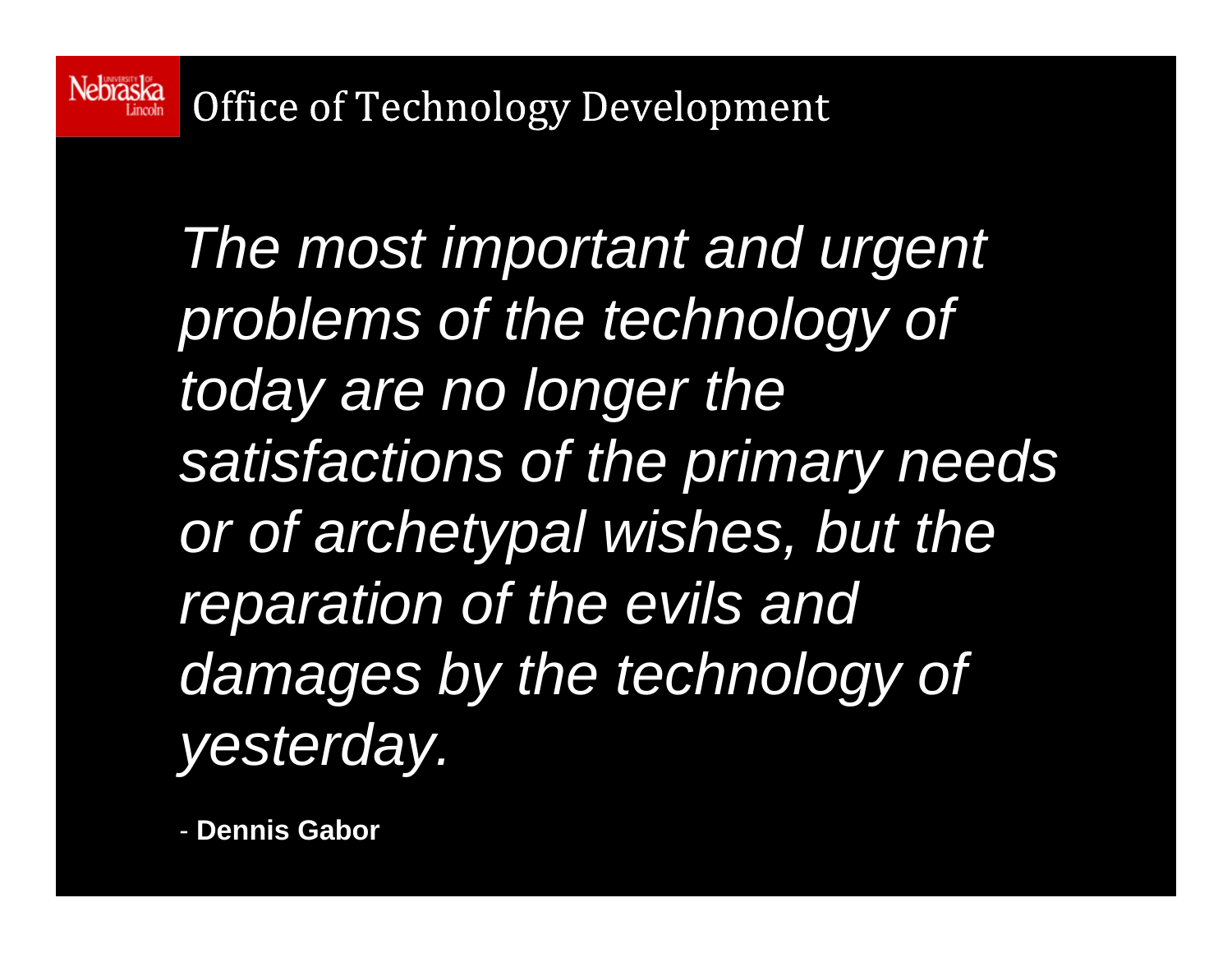Nebraska Office of Technology Development

> *Why shouldn't we give our teachers a license to obtain software, all software, any software, for nothing? Does anyone demand a licensing fee, each time a child is taught the alphabet?*

**- William Gibson**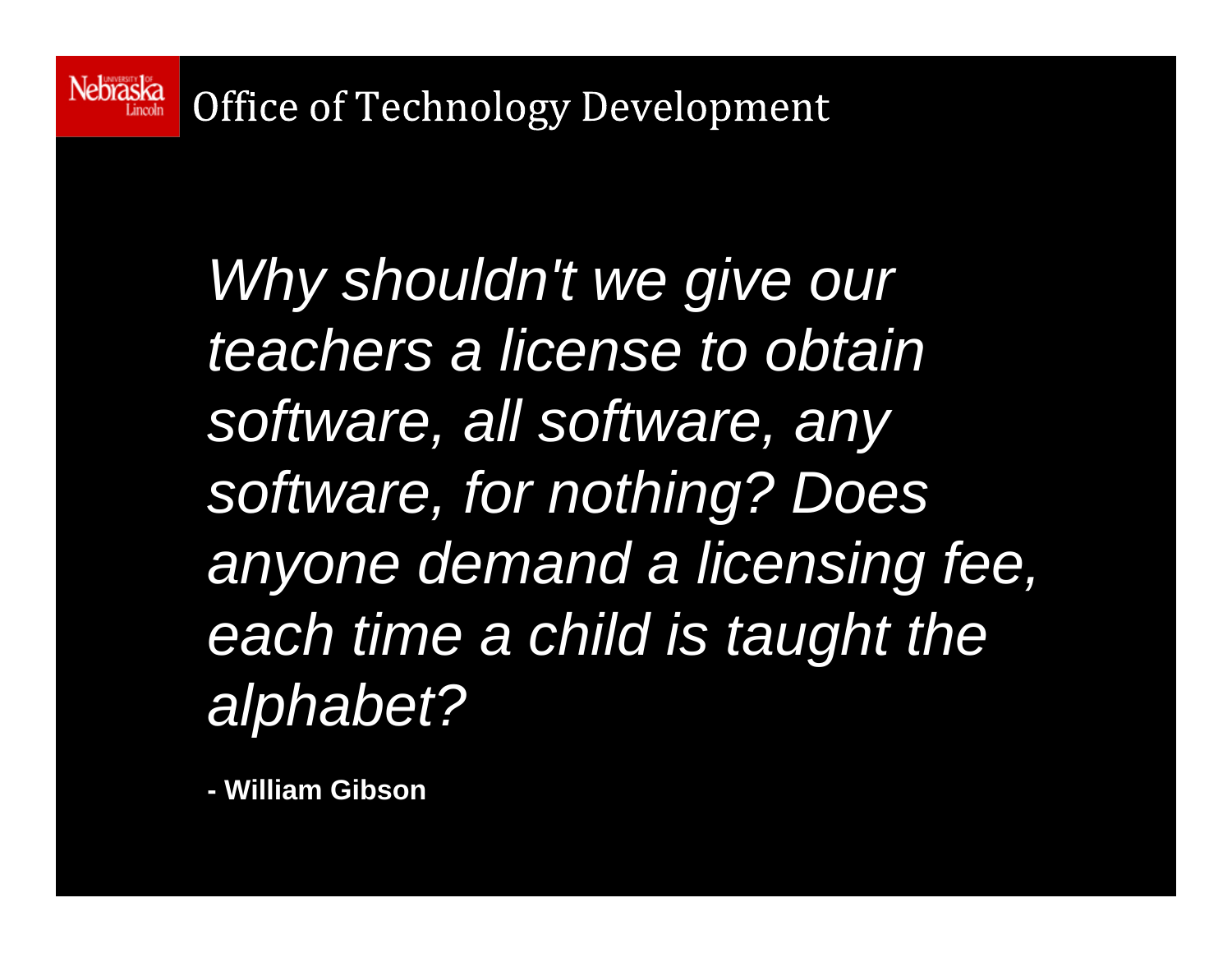

## *The best way to predict the future is to invent it.*

**- Alan Kay**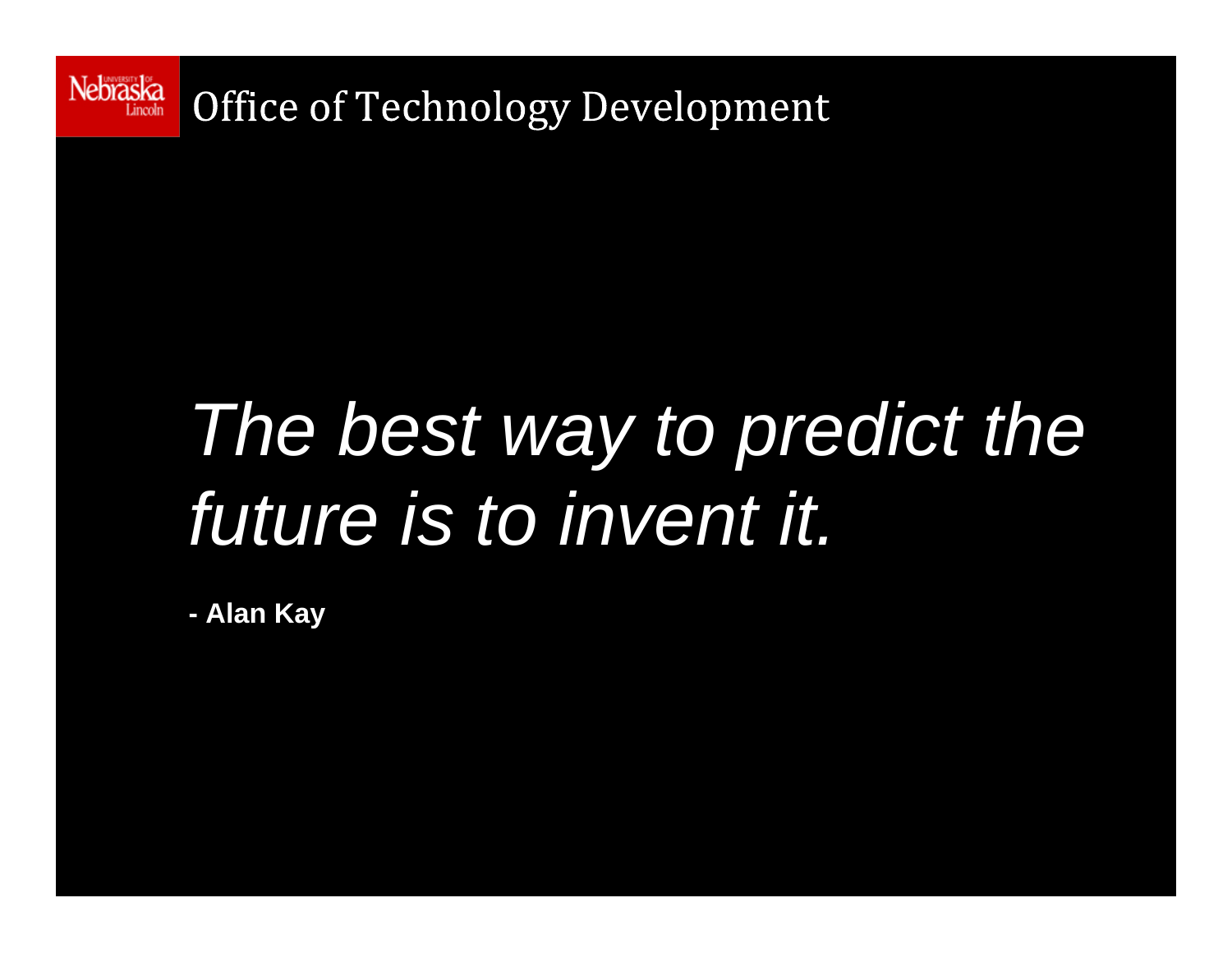

Office of Technology Development

## *We've arranged a civilization in which most crucial elements profoundly depend on science and technology.*

- **Carl Sagan**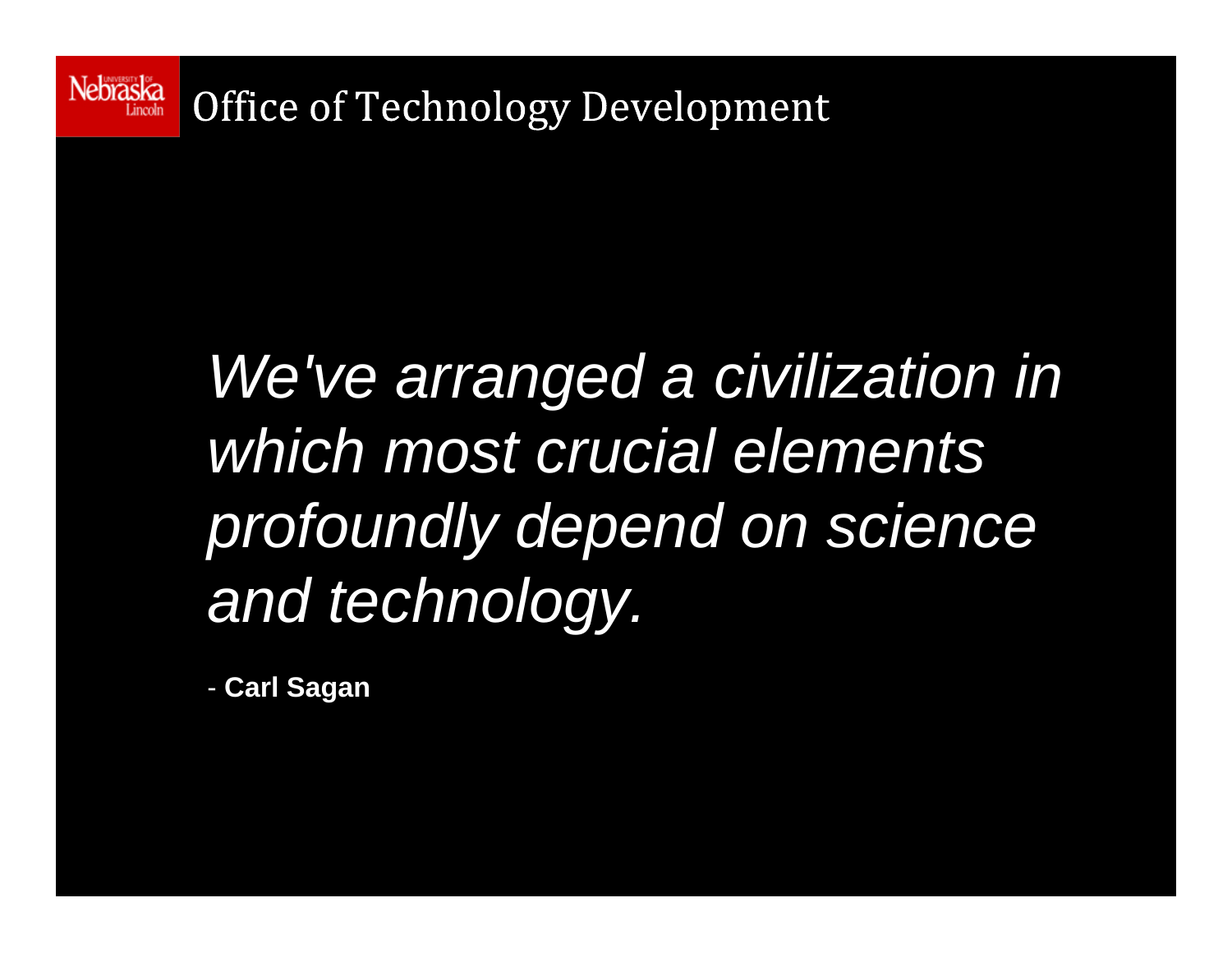

## *Men have become the tools of their tools.*

**- Henry David Thoreau**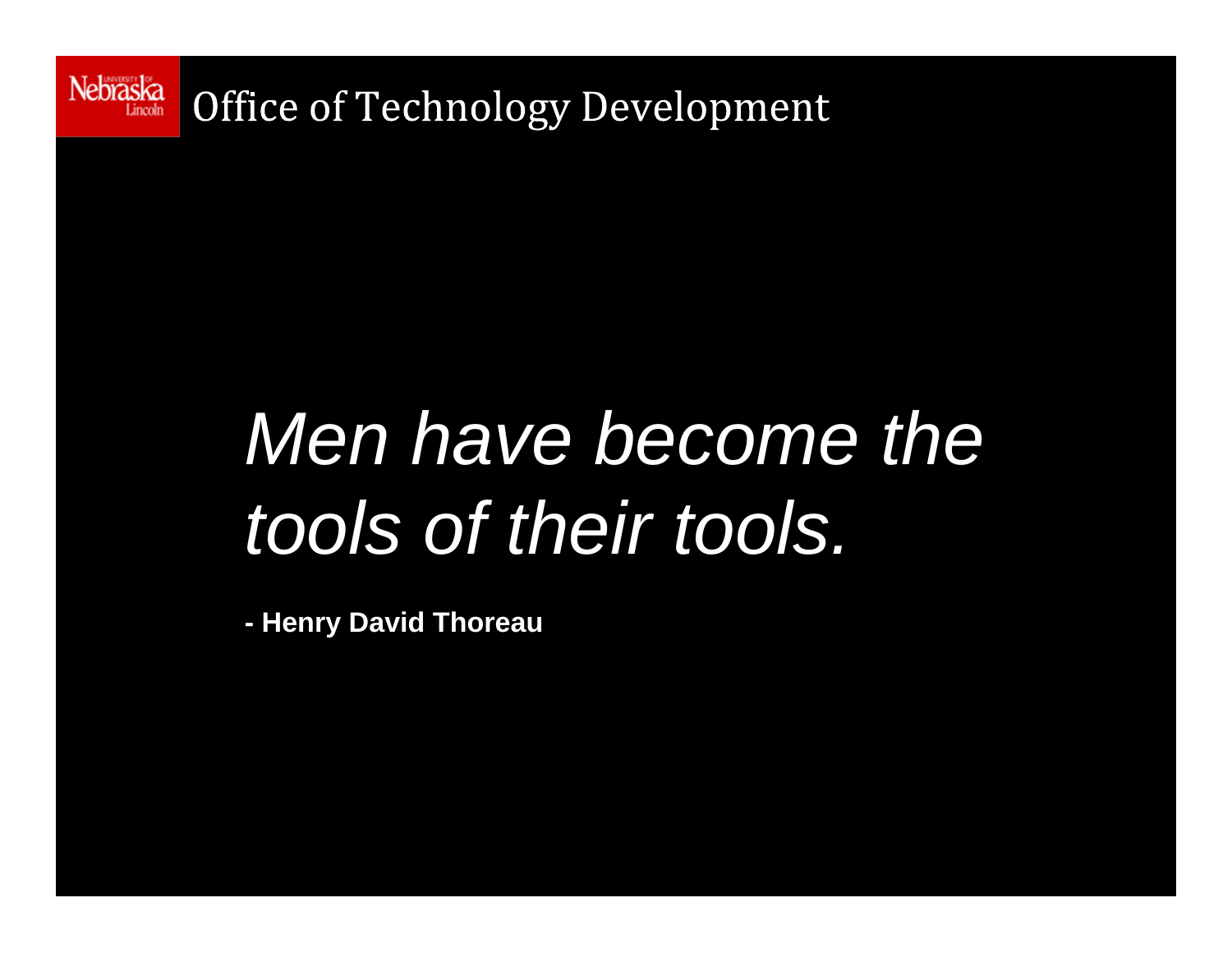

#### *You can't expect to hit the jackpot if you don't put a few nickels in the machine.*

**- Flip Wilson**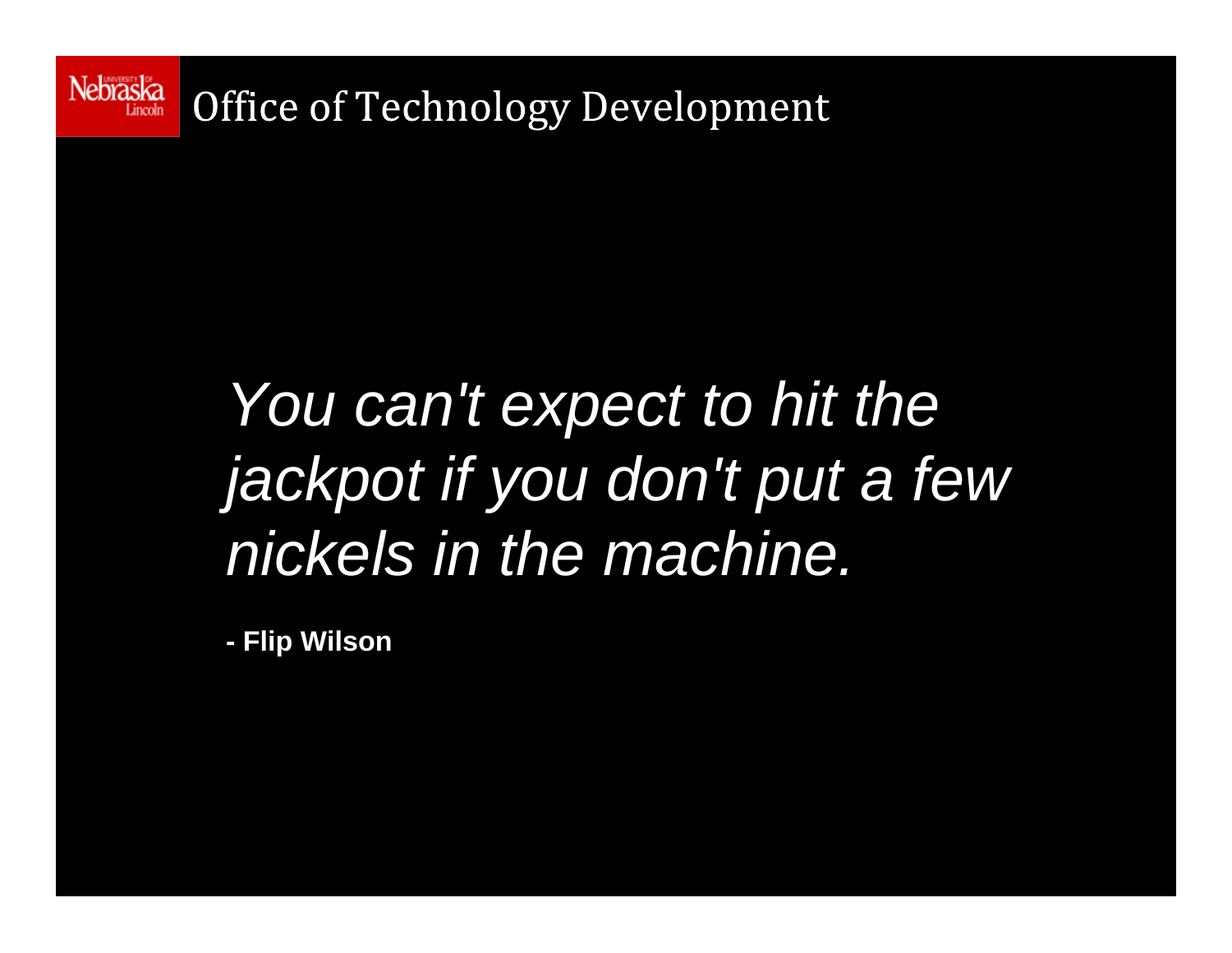

## *Technology is dominated by two types of people: those who understand what they do not manage, and those who manage what they do not understand.*

**- Putt's Law**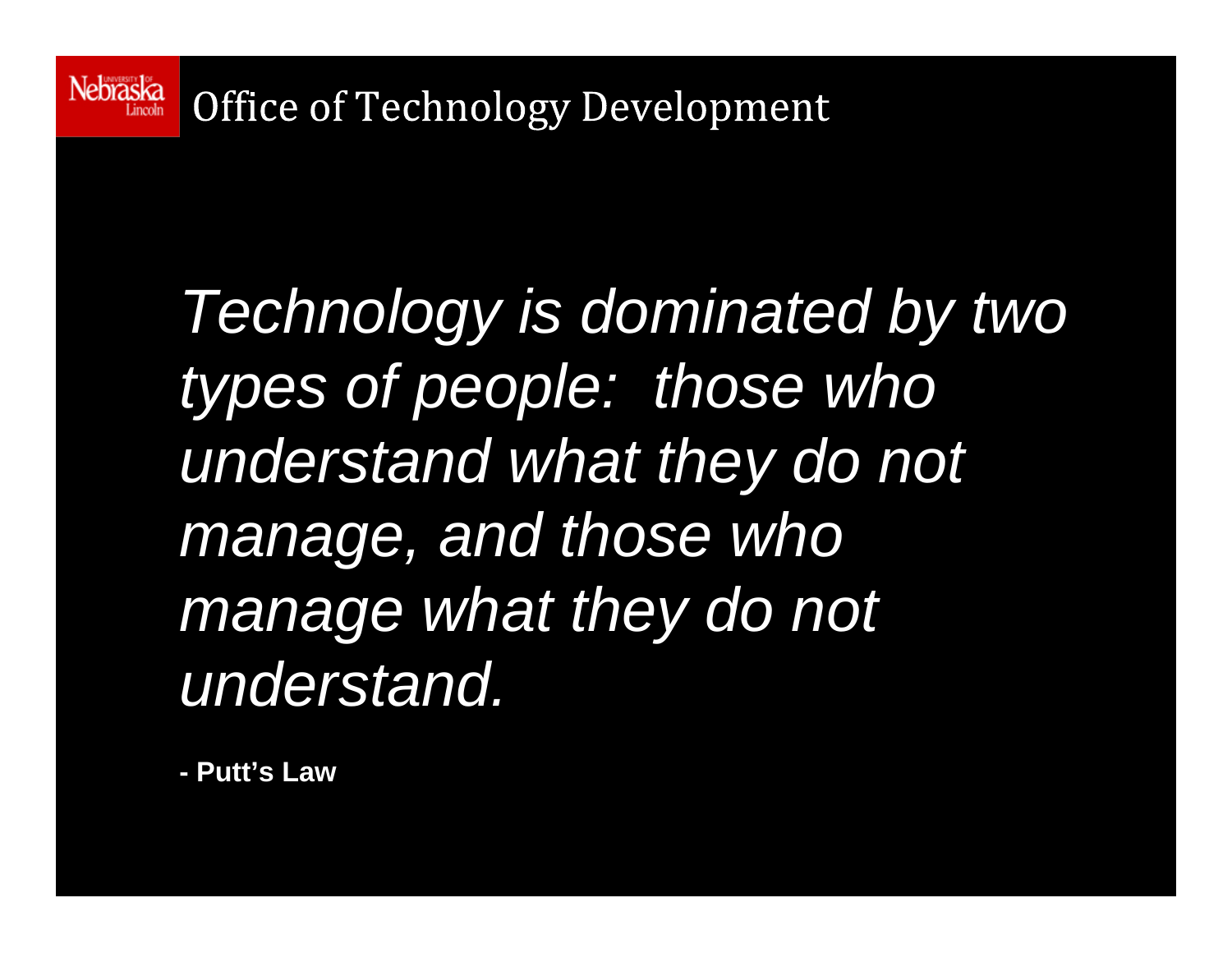

Office of Technology Development

# *Change is good. You go first.*

**- Dilbert**